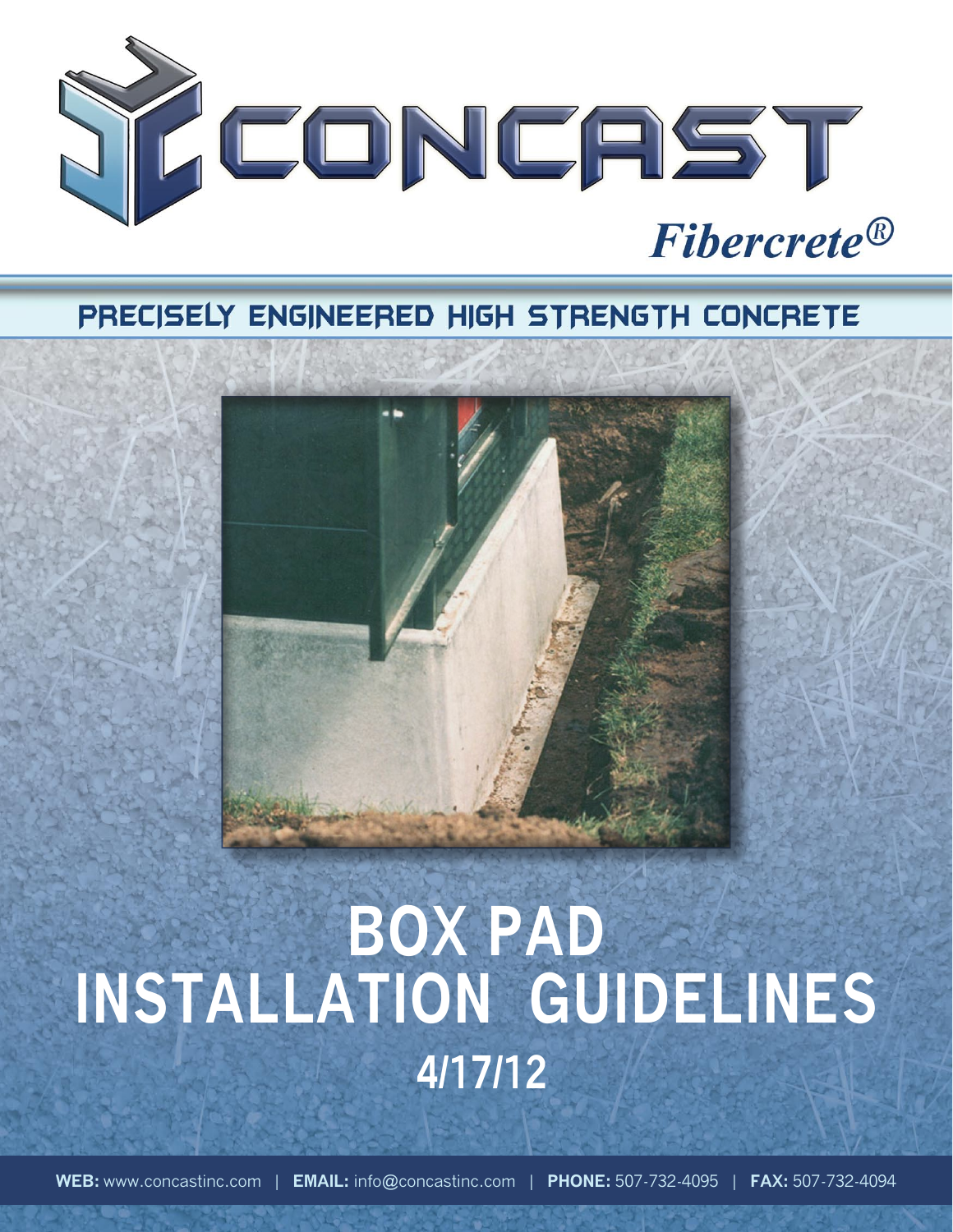## **The following guideline is provided to assist in the installation of Concast Box Pads. Please read through the guideline in its entirety before beginning the installation.**

Concast provides you with CAD generated box pad PDF drawings of each unit. Review all drawings before beginning installation, as they will aid in the location and depth of excavation.

**Excavation Limits and Requirements:** Excavation shall be to a depth that permits preparation of a foundation as specified; the installation of the box pad unit at the prescribed line and grade. The width and length of the excavation hole shall be sufficient to permit the entire bottom surface of the box pad flange to be set level, and then the backfill to be placed and compacted as specified.

Excavation shall be extended below the bottom of the structure grade as necessary to accommodate any required granular bedding material. When rock or unsuitable foundation material is encountered at the established grade, additional materials are to be removed as specified or as directed by the soil engineer to ensure an acceptable foundation.

All excavations below grade shall be to a minimum width equal to the outside bottom flange dimensions plus 6 inches. Excavation widths shall include at least three inches of clearance on each side of the box pad bottom flange.

**Box Pad Bedding:** All bedding materials shall be carefully compacted into place. Bedding requirements shall include mechanical compaction of sand and gravel material when specified. A 6 inch granular base of compacted crushed rock or granular materials; at which 100% passes a 3/8 inch sieve; and a maximum of 5% passes a number 10 sieve shall be placed on compacted sub grade under the proposed box pad unit. The sub grade shall be compacted as directed by the soils engineer.

When the bottom of the excavation is soft, or where the soils engineer feels that unsatisfactory foundation conditions exist, the contractor shall over-excavate to a depth that ensures a proper foundation as directed by the soils engineer. The excavation can then be brought back up to the prescribed box pad grade with a thoroughly compacted granular material.

For a box pad requiring extra stability such as boxes used on wind farms in seismic zones, install the box pad into a lean concrete slab with a minimum thickness of nine inches. Three to six inches of the concrete slab shall be under the flanges of the box pad. The lean concrete shall have a minimum compressive strength of 3,000 PSI prior to the installation of the transformer.

It shall be the contractor's responsibility to notify the owner and soils engineer of changing soil conditions which may be of poor bearing capacity, and also when organic soils are encountered. Where box pad unites are placed on unstable soils without notification, the contractor shall be solely responsible for all corrections of the installation without further compensation.

**Placing of the Box Pad:** Box pads, depending on weight, are either set by hand or with mechanical aid. Lifting inserts are cast into most units. If lifting from threaded inserts, thread the eyebolts or hoist rings (Concast part number 9002) all the way into the threaded inserts before lifting. Use suitable hoisting equipment to maneuver vault into place.

**Box Pad Backfilling Operations:** All box pad excavations shall be backfilled to restore pre-existing conditions, or to the final grade as specified by the owner. Backfill material shall be a granular type as required by the soils engineer, and shall be reasonably free of foreign materials, rubbish, debris, etc. Frozen clumps, oversized stone, rock, concrete, bituminous chunks, or other unsuitable materials may prevent a thorough compaction or increase the risk of after settlement. Backfill shall be placed to the desired grade height, but shall not cover the top surface of the box pad unit.

Backfill should not be bulldozed into the hole or dropped directly on the box pad.

Compaction of the materials within the encasement zones of the box pad unit shall be achieved by hand or through the use of light equipment only. The use of roller type compaction equipment and heavy construction equipment should be avoided. Use of heavy equipment to compact backfill may cause damage to the box pad.

Any damage to the box pad unit as a result of improper compaction methods will be the responsibility of the contractor. Until the final acceptance of the project, the contractor will assume full responsibility and expense for all backfill settlement. The contractor shall refill and restore the work as directed to maintain an acceptable surface condition. All additional materials required shall be furnished without additional cost to the owner.